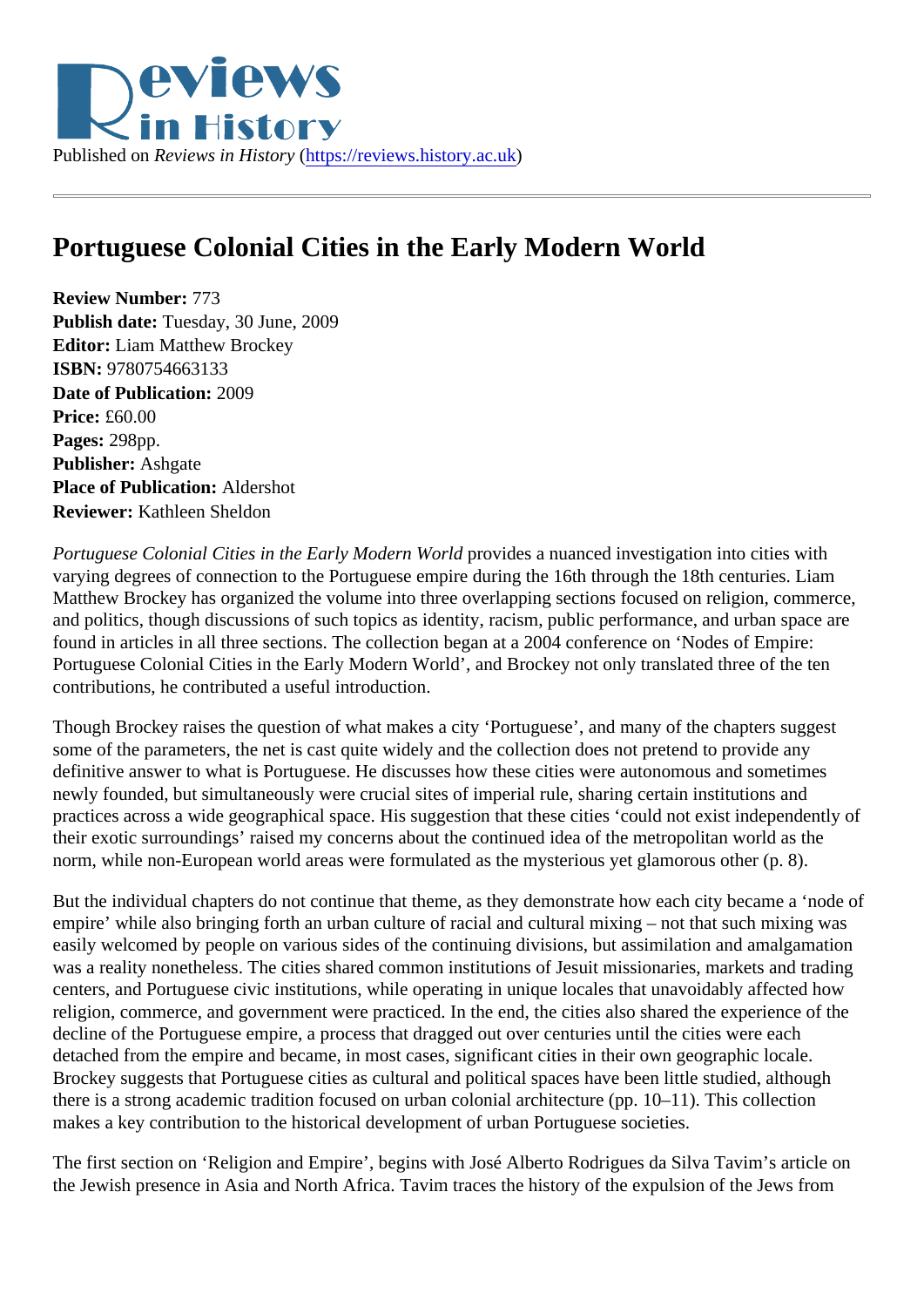Portugal, and their diaspora into other areas where they could find a more welcoming Portuguese presence. In North Africa Jews had connections to various communities that enabled them to act as intermediaries both economically and politically. However, they did not play the same role in the Indian subcontinent, where they found a more precarious existence. Tavim's approach is quite broad as he investigates similarities and differences in various regions. But it is also restricted, because he discusses a very brief period before the Inquisition expanded and deepened the restrictions on Jewish communities throughout the empire.

Charlotte de Castelnau-L'Estoile's chapter on Jesuits in Bahia, Brazil focuses on their role in the city of Salvador via a study of three public events. The first was a riot in 1610 which nearly forced the Jesuits to flee, the second was a procession of reconciliation between the Jesuits and the city government in 1614, and the third was a celebratory Jesuit procession in 1622. Though narrowly conceived as a study of a few decades in a single city, she raises some important themes, including how cities became stages for performing political tensions, and the particular experience of processions, which are described in a variety of settings in the articles in this collection. Though his chapter appears in the section on 'Politics of Empire', Stuart B. Schwartz also discusses colonial Salvador, and more processions. He suggests that the royal processions acted as an intervention into the 'hierarchies of power' in the city, with local (municipal) leaders appearing as alternative authorities (p. 193).

The third chapter on Brazil, by Kirsten Schultz, focuses on the development of academies in Brazilian cities. These organizations paid attention to the development of Portuguese culture in cities that were far from the center. But she also demonstrates how such activities took on local concerns and became a nexus of imperial and local issues. Though members were expected to write celebrations of the monarchy, by the 18th century members increasingly proclaimed the significance of Brazil in the empire. The writings of academy members came to emphasize the importance of urban order to the local elites (p. 241), and streets and squares became an urban stage with more processions that served to put forward ideas of power and authority. Some Congo displays were welcomed by the majority African descent population, but they also reasserted the predominance of white imperial rulers, and of the centrality of the Portuguese empire.

J. S. A. Elisonas's contribution may be the most surprising, and it is one of the longest, as he provides a detailed history of Nagasaki, Japan. While he does not claim Nagasaki as a Portuguese city per se, his evidence clearly demonstrates how Portuguese were present and made an impact. In the end, although there was a strong presence of Jesuits, that period of influence only lasted for seven years and it was never a Portuguese colony or settlement (p. 73). As he concludes, by the 1640s there was no Portuguese influence left (p. 102), making this the most fleeting example of the Portuguese urban presence.

The second section on ' Cities and Commerce' begins with Malyn Newitt's overview of the development and decline of Mozambique Island (Ilha de Moçambique) as a focus of governance and trade. In his assessment, the island's decline reflects the failure of Portuguese government individuals and entities to adapt to changing requirements in international commerce, coupled with geographic problems related to the island's small size and lack of potable water. But the negligence in developing Mozambique Island was seen in a general lack of attention to building or maintaining infrastructure, including docks and major buildings such as hospitals. That the imperial power never built a customs house on the island simply underscores the problem.

Glenn J. Ames discusses several northern Indian cities that were considered the 'Province of the North'. These important trade centers, including Cochin, were also focus of missionary attempts to expand Christianity. Goa, the best known center of Portuguese activity in the Indian subcontinent, is discussed by Diogo Ramada Curto. In his presentation on the late 18th century he emphasizes the hierarchy of Goan society, with slaves and elite, racial divisions, and Catholics positioned against heathens. Though its role as a port and trading center were important in determining Goa's identity, it was also a contentious urban space whose geography mirrored and perhaps also induced social differentiation. Curto examines an urban planning document that attempted to regulate the minutiae of people's lives, including endeavors to control women's dress (p. 207) and the recommendation that prostitutes should be confined (p. 208). The concern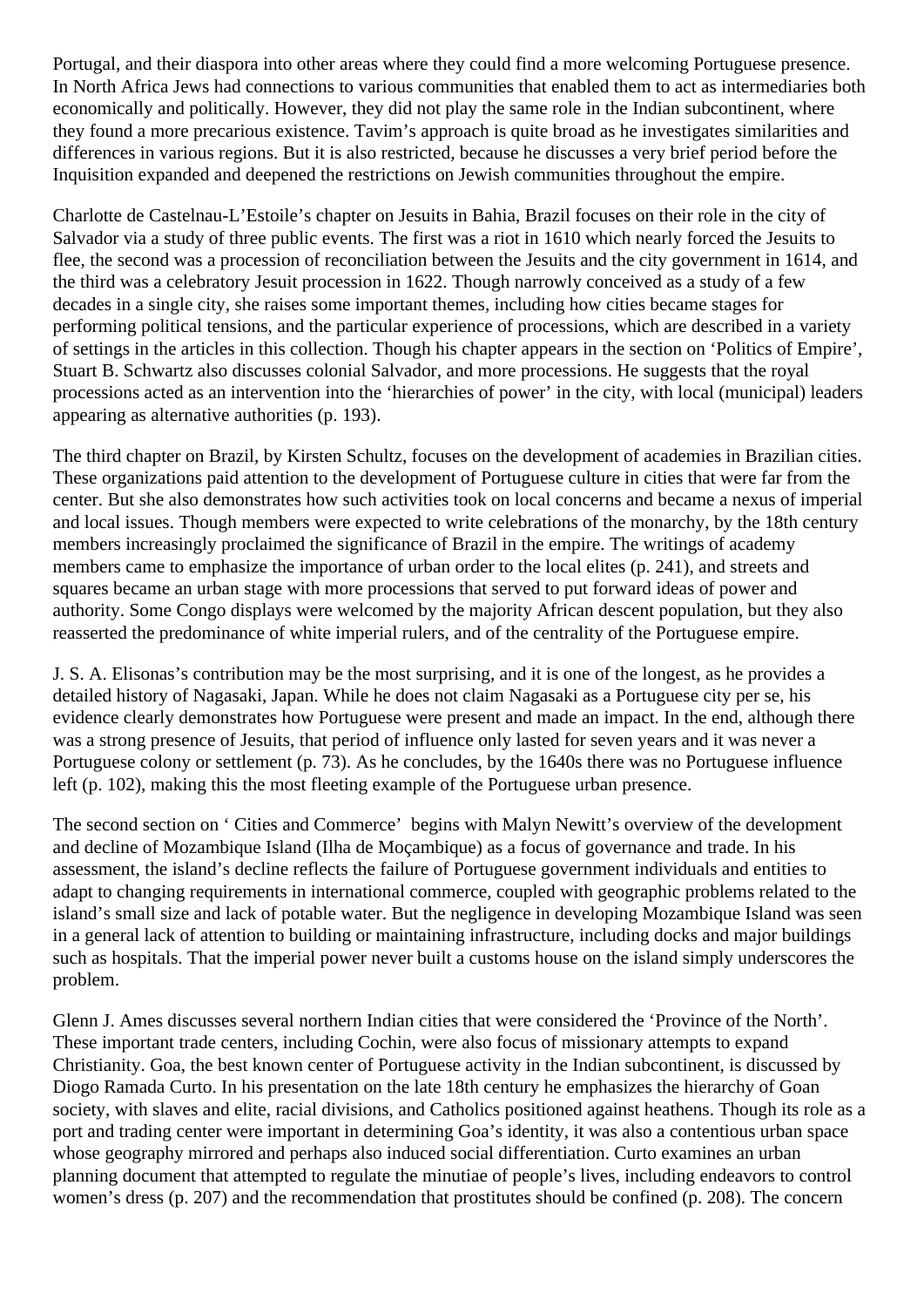with creating an orderly space (as also seen in Schultz's article on Salvador) gave a prime role to the milita

Macau is the focus of Isabel dos Guimarães Sá's chapter, in which she looks specifically at the intersection of religion and commerce in the charity society known as the Misericórdias. These quasi-religious organizations were controlled by merchants, and there were repeated conflicts between bishops and other religious leaders, the governor, and members of the Misericórdias concerning the role of each sector in providing charity and in regulating the work of the group. She describes a procession of the Corpus Christ common event in other Portuguese colonial cities as well (p. 170). She also describes how the tiny group of Portuguese in Macau maintained a Portuguese identity, in part through the continued practice of processions. and other Catholic activities. Sá's chapter includes some of the only explicit references to women in the colonial cities, as they were frequently the recipients of charity in their position as widows and mothers (p. 152).

Catarina Madeira Santos's contribution on Luanda, Angola, returns to some of those themes, as she infor us of the development of the term 'Angolense', as elite residents of European descent came to recognize local African context as essential to their own identity. She describes the city as a 'privileged contact zone (p. 266) in which people of various backgrounds came together to develop a city with a unique culture. While much of her discussion explicitly refers to men as the members of the Luandan elite (p. 261), she also refers to women – both European and African – as the mothers who were raising children as Kimbundu (p. 268). Women's clothing, which incorporated colorful Indian cloths, was also a marker of Luanda's multicultural background (p. 272). The intermixture was also seen in housing, with one observer complaining of the sight of huts adjacent to modern buildings, despite the overwhelming numbers of Africans in the population and the cultural importance of African forms of diplomacy (p. 271). But her final comment about the remnants of the colonial physical presence points out that one of the few remaining structures, today Taribunal Provincial was once the palatial home of the slave trader Dona Ana Joaquina, an African woman who built the largest home of 18th-century Luanda (p. 272).

The chapters all share a high level of historical research and writing, with the authors drawing on little known documents to illuminate aspects of Portuguese imperial history. I appreciated the inclusion of the unexpected Nagasaki, along with attention to Goa and Macau, which invited cross-region comparisons an strengthened Brockey's initial discussion of the shared institutions and practices. I also enjoyed the histori maps and illustrations as evidence of how the urban settings were viewed at the time.

With my own interest in women's history, I did wish for more attention to gender. We know there were women in the cities, but with a focus in most chapters on the Jesuit presence and on official government a merchant activities, I was not surprised that these cities sometimes appeared to be all male. The information in Sá's and Santos' articles indicates that if researchers keep an eye open for references to women in the documents they will be able to analyze a more complete depiction of urban life.

Otherwise, this volume fulfills its goal of answering a decades-old reflection from Charles Boxer; he wondered 'how the study of colonial cities could fit into the broad interpretive framework of the imperial enterprise' (p. 14). By focusing on the early modern period but ranging across the globe, these essays bring new analyses to that inquiry and suggest innovative directions for future research.

The author is happy to accept this review and does not wish to comment further

Other reviews: muse [http://muse.jhu.edu/journals/cat/summary/v096/96.3.cohen](http://muse.jhu.edu/journals/cat/summary/v096/96.3.cohen.html)[2]ml Source URL[:https://reviews.history.ac.uk/review/7](https://reviews.history.ac.uk/review/773)73